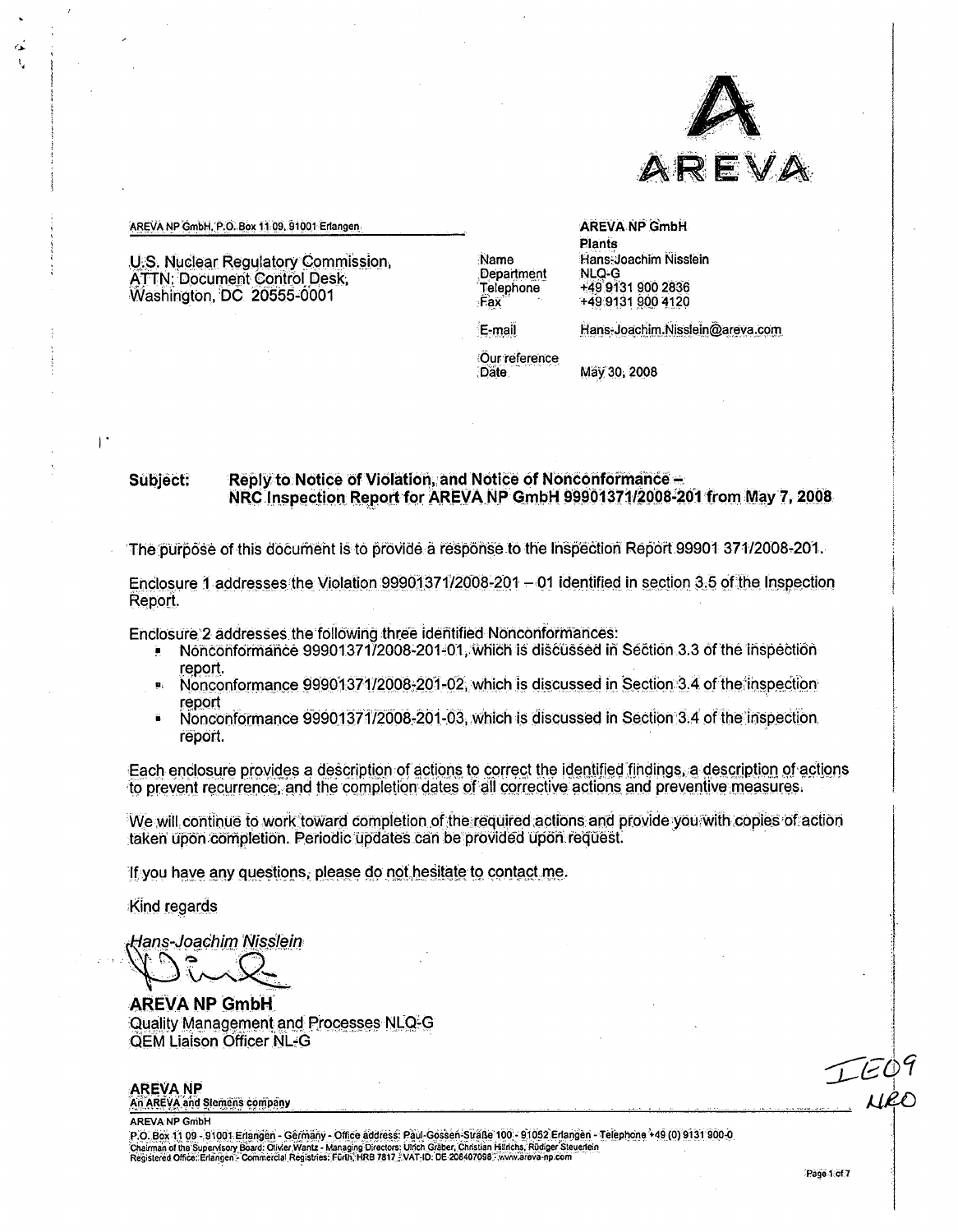

#### Enclosures

U.S. Nuclear Regulatory Commission<br>ATTN: Chief, Quality and Vendor Branch 1<br>Division of Construction Inspection and Operational Programs CC: Office of New Reactors Washington, DC 20555-0001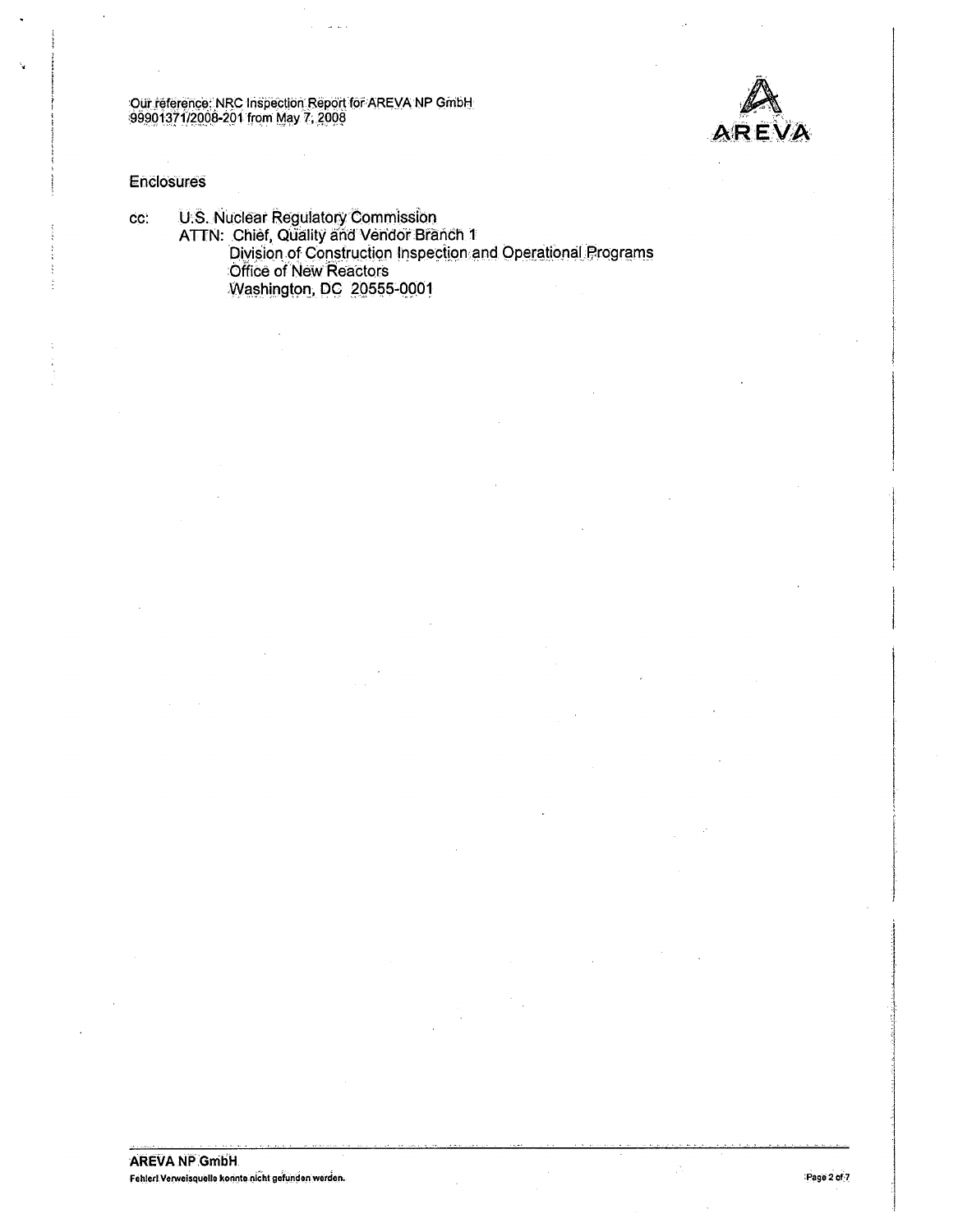

## **Enclosure 1**

## NRC Inspection Report 99901371/2008-201 and Notice of Violation

#### Reply to Notice of Violation 99901371/2008-201 - 01 1

A.U.S. Nuclear Regulatory Commission (NRC) inspection, conducted March 10-14, 2008, of activities performed at AREVA-NP GmbH (AREVA), identified a violation of NRC requirements. In accordance with the NRC Enforcement Policy, the violation is listed below.

Title 10, Section 21.21, "Notification of Failure to Comply or Existence of a Defect and Its Evaluation." of the Code of Federal Regulations (10 CFR 21.21), paragraph 21.21(a), requires, in part, that each individual, corporation, partnership, or other entity subject to 10 CFR Part 21, "Reporting of Defects and Noncompliance," shall adopt appropriate procedures to evaluate deviations and failures to comply associated with substantial safety hazards as soon as practicable.

In part, 10 CFR 21:21(d)(1) requires that a director or responsible officer subject to the requiations of this part or a person designated under 10 CFR 21.21(d)(5) must notify the Commission when he or she obtains information reasonably indicating a failure to comply or a defect.

Contrary to the above, as of March 14, 2008, the AREVA 10 CFR Part 21 implementing procedure OM-AW-502, "Process and Reporting of Defects and Noncompliance of Contracts under 10CFR21," dated November 14, 2006, does not provide procedural guidance for (1) evaluating deviations and failures to comply to identify defects and failures to comply associated with substantial safety hazards and (2) notifying the Commission when a director or responsible officer subject to the regulations of this part obtains information reasonably indicating a failure to comply or a defect in accordance with 10 CFR 21.21(a) and 10 CFR 21.21(d)(5), respectively.

This issue has been identified as Violation 99901371/2008-201-01.

This is a Severity Level IV violation (Supplement VII).

## 1.1 Reason for the Violation

The text of the procedure QM-AW 502, "Processing and Reporting of Defects and Noncompliance of Contracts under 10CFR 21" is not word by word identical with 10 CFR Part 21.

## 1.2 Corrective Steps that have been taken and the Results achieved

The changes to the procedure text have been identified and interim notification has been made to all persons in AREVA NP GmbH, who are working under 10 CFR Part 21 controls. The interim notification (QEM-Info NEG-G/2008/01) has been posted on the designated employee information boards and will remain posted until the procedure has been revised.

## 1.3 Corrective Steps that will be taken to avoid further Violations

AREVA NP GmbH will revise procedure QM-AW 502 during the next scheduled annual review of the procedures. All persons in AREVA NP GmbH who are working under 10 CFR Part 21 and 10 CFR Part 50, including the project managers and the project teams, will be provided refresher training after the procedure is revised.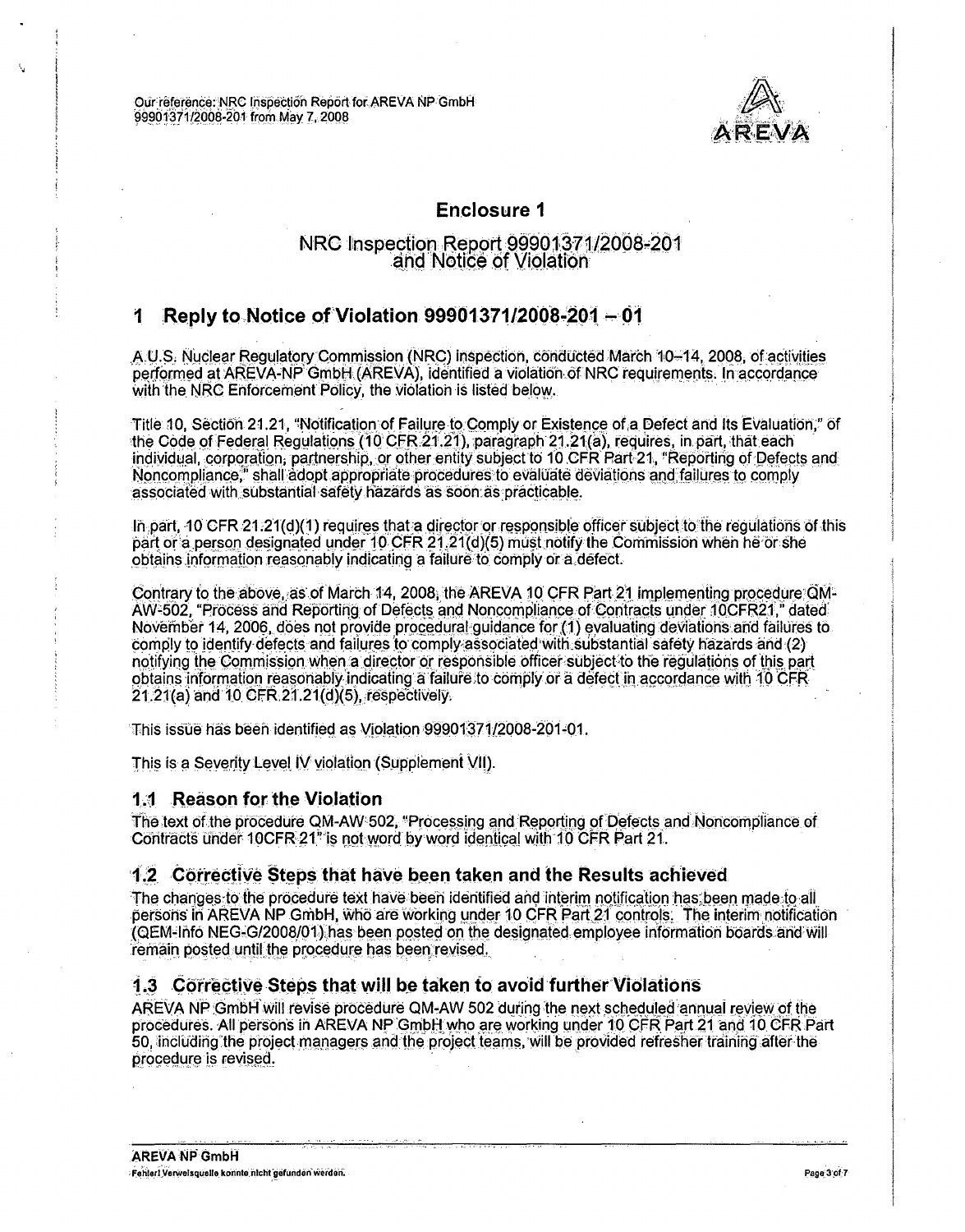

# 1.4 Date When full Compliance will be achieved

The procedure will be revised by December 1, 2008.

Refresher training will be provided to affected employees by March 1, 2009.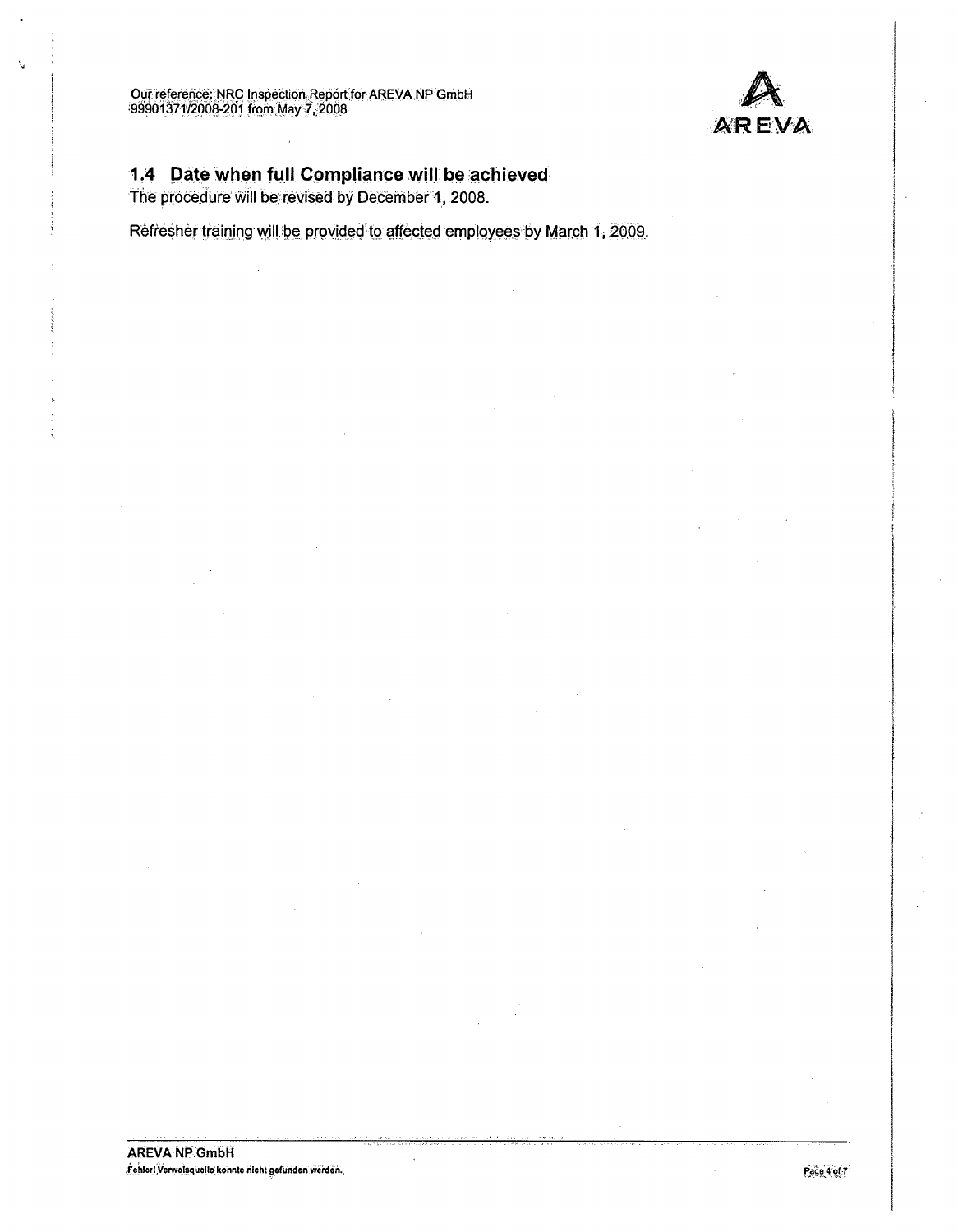

# **Enclosure 2**

## NRC Inspection Report 99901371/2008-201 and Notice of Nonconformance

## 2 Reply to Notice of Nonconformance 99901371/2008-201-01

Criterion VII, "Control of Purchased Material, Equipment, and Services," of Appendix B, "Quality Assurance Criteria for Nuclear Power Plants and Fuel Reprocessing Plants," to Title 10, Part 50,<br>"Domestic Licensing of Production and Utilization Facilities," of the Code of Federal Regulations (10 CFR) Part 50) states, in part that, measures shall be established to assure the purchased material, equipment, and services, whether purchased directly or through contractors and subcontractors, conform to the procurement documents. These measures shall include provisions, as appropriate for source evaluation and selection, objective evidence of quality furnished by the contractor or subcontractor. Inspection at the contractor or subcontractor source, and examination of products upon delivery.

Procedure QM-AW-402, "Supplier Assessment (QM/EM/technical/commercial)," Revision E. dated August 28, 2006, defines the methods to approve and assess performance of suppliers to maintain their approved vendor status. The procedure is applicable to all suppliers of products and services including hardware, software, design, maintenance, and installation.

Contrary to the above, the AREVA vendor survey report (SEQ-G/2007/en/0059) dated August 8, 2007. did not contain sufficient evidence to support the closure of nonconforming conditions identified as a result of this survey. The vendor's supplier survey process does not provide a systematic method or adequate guidance for the review of supplier survey-related nonconformances or associated corrective actions to determine if they are being completed in a timely fashion or if measures are effective in precluding recurrence of the deficiencies.

This issue has been identified as Nonconformance 99901371/2008-201-1.

## 2.1 Reason for the Nonconformance

Nonconformances were not tracked in a formal centralized manner; rather they were tracked by the audit lead as part the overall audit report. The audit reports were kept open until the audit leader reviewed and closed the supplier nonconformances, generally during the next audit.

## 2.2 Description of Steps that have been taken to correct this item

AREVA NP GmbH has corrected the database of the "Approved Vendors List" (AVL). The database now includes the nonconformances identified in the supplier audits and the due date to track the follow up.

## 2.3 Description of Steps that will be taken to prevent Recurrence

AREVA NP GmbH will revise procedure QM-AW 416, "Supplier Audits," during the next scheduled annual review of the procedures. All persons in AREVA NP GmbH who are working as supplier auditors will be trained after the procedure is revised.

## 2.4 Dates your Corrective Action and Preventive Measures will be completed

The procedure will be revised by December 1, 2008.

Training will be provided to auditors by March 1, 2009.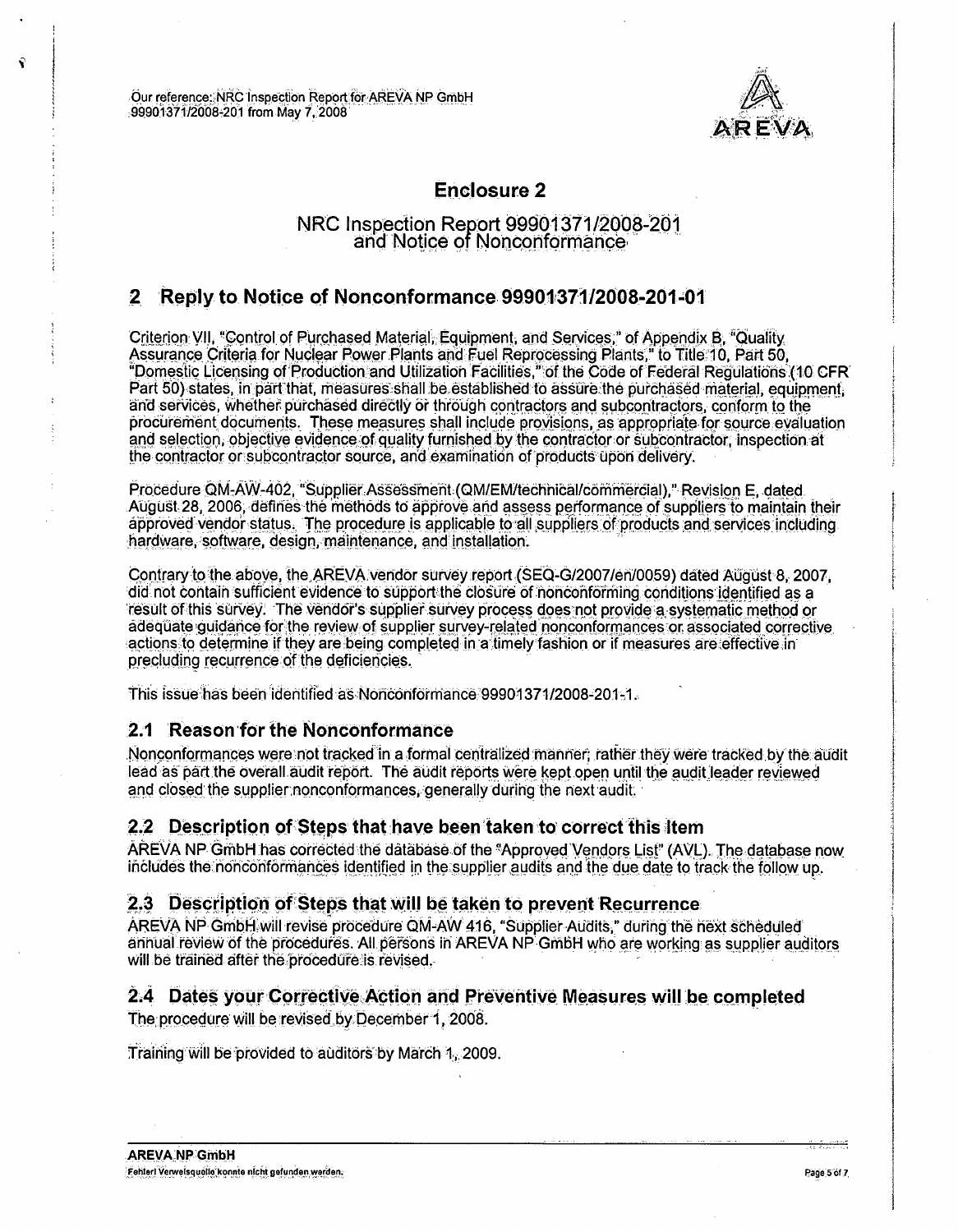

# **Enclosure 3**

## NRC Inspection Report 99901371/2008-201 and Notice of Nonconformance

#### **Reply to Notice of Nonconformance 99901371/2008-201-02**  $\mathbf{3}$

Criterion XV, "Nonconforming Materials, Parts, or Components," of Appendix B to 10 CFR Part 50 states, in part, "measures shall be established to control materials, parts, or components which do not conform to requirements These measures shall include, as appropriate, procedures for identification. documentation, segregation, disposition, and notification to affected organizations."

Procedure QM-AW-503, Revision E, dated October 17, 2007, defines responsibilities and procedures for handling nonconformances in supplies and services for nuclear facilities. The procedure describes the process for identifying, evaluating, reporting, and correcting all nonconformances.

Contrary to the above, QM-AW-503, Section 1.3, "Definitions," contains a definition of nonconformance that permits identified nonconformances to remain outside the scope of the nonconformance process if the nonconformance can be corrected within the "same processing phase."

This issue has been identified as Nonconformance 99901371/2008-201-02.

## 3.1 Reason for the Nonconformance

The nonconformances that were corrected in the same processing phase were considered resolved with no further processing considered necessary.

## 3.2 Description of Steps that will be taken to correct this Item

AREVA NP GmbH will revise procedure QM-AW 503. "Handling of Nonconformances." during the next scheduled annual review of the procedures. The text part "same processing phase" will be deleted.

## 3.3 Description of Steps that will be taken to prevent recurrence

All persons in AREVA NP GmbH will be trained after the procedure is revised as part of the annual QEM refresher training.

## 3.4 Dates your Corrective Action and Preventive Measures will be completed

The procedure will be revised by December 1, 2008.

Refresher training will be provided to affected employees by March 1, 2009.